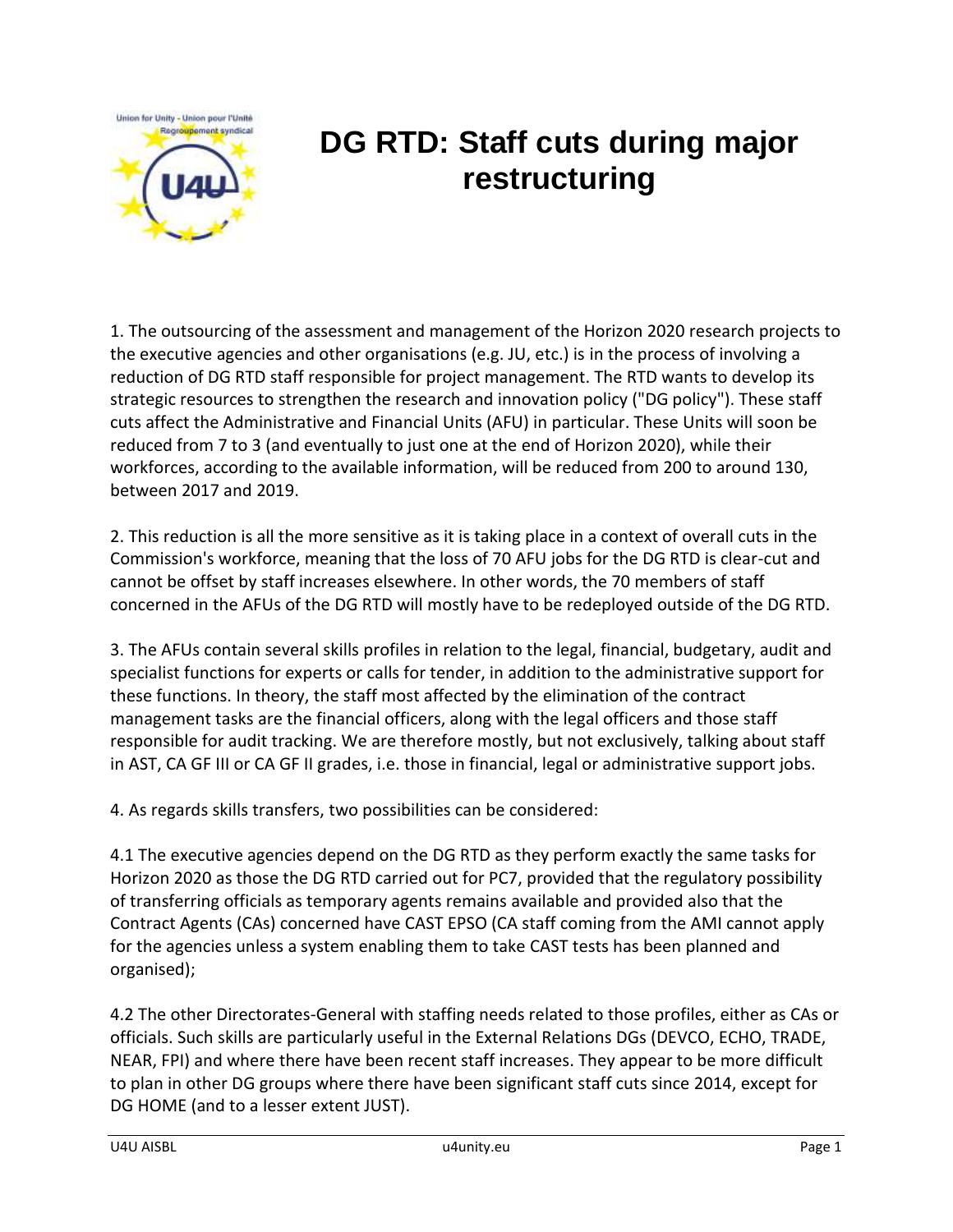5. In U4U's opinion, a movement on such a scale in a period of general staff cuts at the Commission cannot be left to the decentralised responsibility of the DG concerned alone. Furthermore, the scope of the planned restructuring qualifies it as a "major restructuring" in the sense of the recent communication from the Commission on the organisation charts currently the subject of the social dialogue. Measures should therefore be taken that are suited to the scale of the task.

6. The scale of the task can be defined by the following characteristics:

6.1 There must be cooperation with other DGs to find suitable posts for the 70 DG RTD staff members concerned;

6.2 It is necessary to establish a relevant and fair selection system for these 70 staff members out of a total of 200 people.

6.3 The 130 remaining in 3 units must be reorganised internally, which also means finding alternative posts for 3 heads of unit.

7. On the first point (6.1), the DG HR should be given joint responsibility for this restructuring. The DG HR, together with the DG RTD, should take all necessary steps to identify the relevant financial, legal and administrative support posts in the executive agencies and DGs. These 70 posts should be frozen in a "temporary job market", also in the executive agencies, for the restructuring period, and be clearly advertised as posts open to the staff concerned in the AFUs and the DG RTD.

8. On the second point, the DG HR should be made jointly responsible for the selection of staff for mobility. The DG HR recently gained good experience of this process during the centralisation of the HR functions in the AMCs within the Commission. The DG HR (especially its career transition experts) and the DG RTD in cooperation with the DGs concerned which have available posts should organise a *Chambre d'Ecoute* to receive voluntary candidates for mobility. Without a sufficient number of voluntary candidates with a suitable profile, or if they are clearly not the right fit for the DGs that need staff, an active policy to screen for suitable profiles should be implemented in collaboration with the DGs concerned, to identify the profiles they require among the staff of the AFUs of the DG RTD.

9. On the third point, simple solutions should be implemented that do not prejudice the staff of units that will lose their heads of unit. An internal *Chambre d'Ecoute* at the DG RTD should be able to identify the best or adequate individual solutions working within the existing constraints.

10. The three stages of this restructuring should be accompanied by a clear and specific communication to reassure staff about the objectives and resources applied to find professional solutions relevant to the 70 colleagues in the AFUs of the DG RTD.